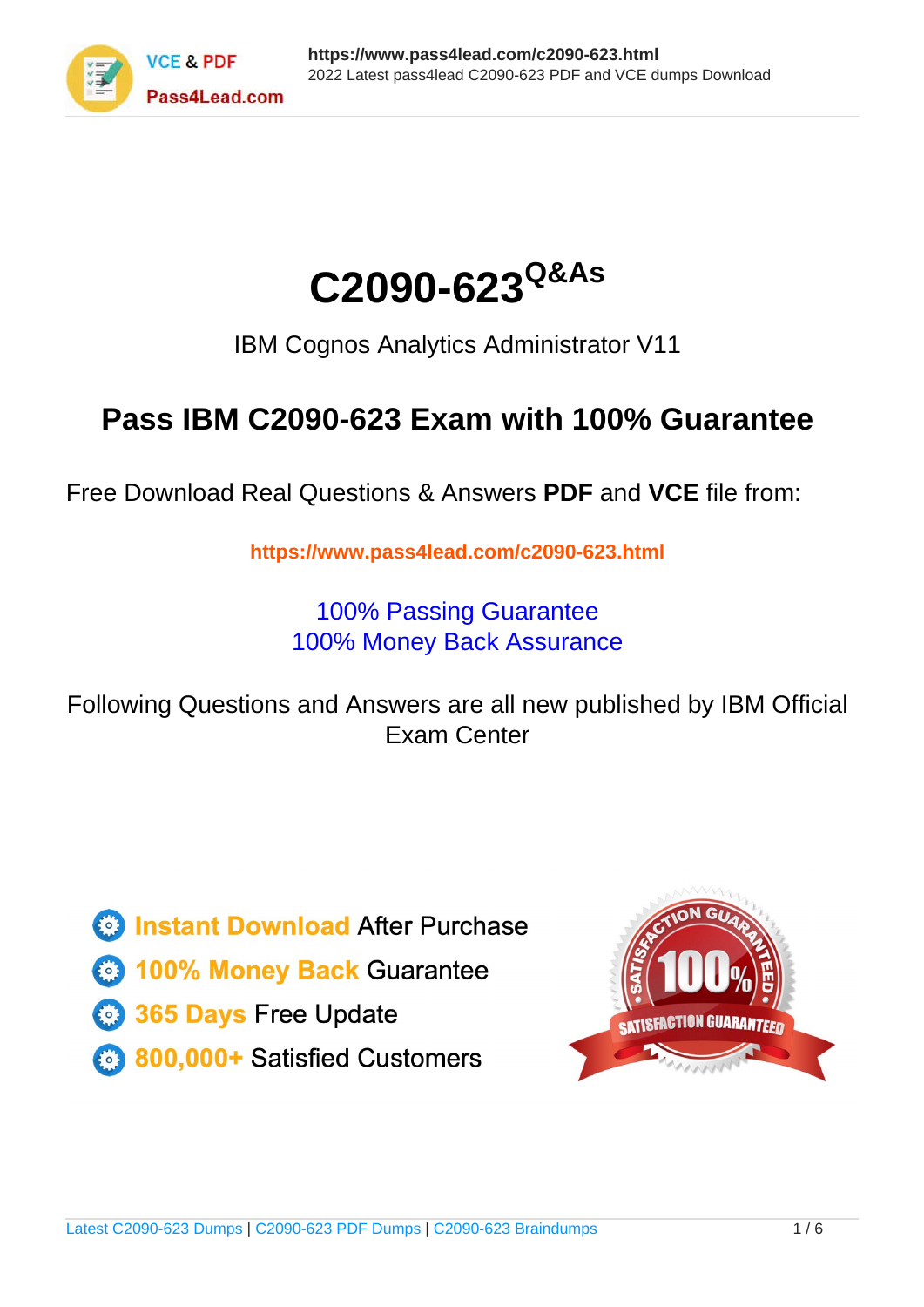

#### **QUESTION 1**

An administrator wants to use one of the sample audit reports to view the percentage of successful and failed requests for the current day. What must be done before they can successfully run this report?

- A. Set the logging level for the sample report to Minimal.
- B. Create a datasource connection to the logging database.
- C. Modify the report so that it can be displayed correctly in HTML and PDF formats.
- D. Import the Audit.cpf into the Content Store using the IBM Cognos Administration console.

Correct Answer: B

Before you can create audit reports or use the sample audit reports that come with IBM Cognos software, you must set up audit reporting.

Direct log messages to a database.

Set up a logging database and configure log messages to be sent to the database.

Set the logging level for audit reports.

For audit reporting, set the logging level to Basic (auditing enabled) or Request. If you set the logging level to Minimum, auditing is disabled. Use Full logging and Trace levels only for detailed troubleshooting purposes, under the guidance of

Customer Support. They may significantly degrade server performance.

Enable native query logging

Incorrect Answers:

A: If you set the logging level to Minimum, auditing is disabled.

References: IBM Cognos Administration Version 10.1.0, Administration and Security Guide, page 107

### **QUESTION 2**

An administrator is creating a datasource for an IBM Cognos PowerCube. On the datasource creation page, the `Configure JDBC connection\\' check box is played out and cannot be selected. What is the reason for this?

- A. The IBM Cognos PowerCube is not optimized.
- B. The execution mode for the dispatcher is not set to 64 bit.
- C. The execution mode for the environment is not set to 64 bit.
- D. JDBC connection is not supported for IBM Cognos PowerCube.

Correct Answer: B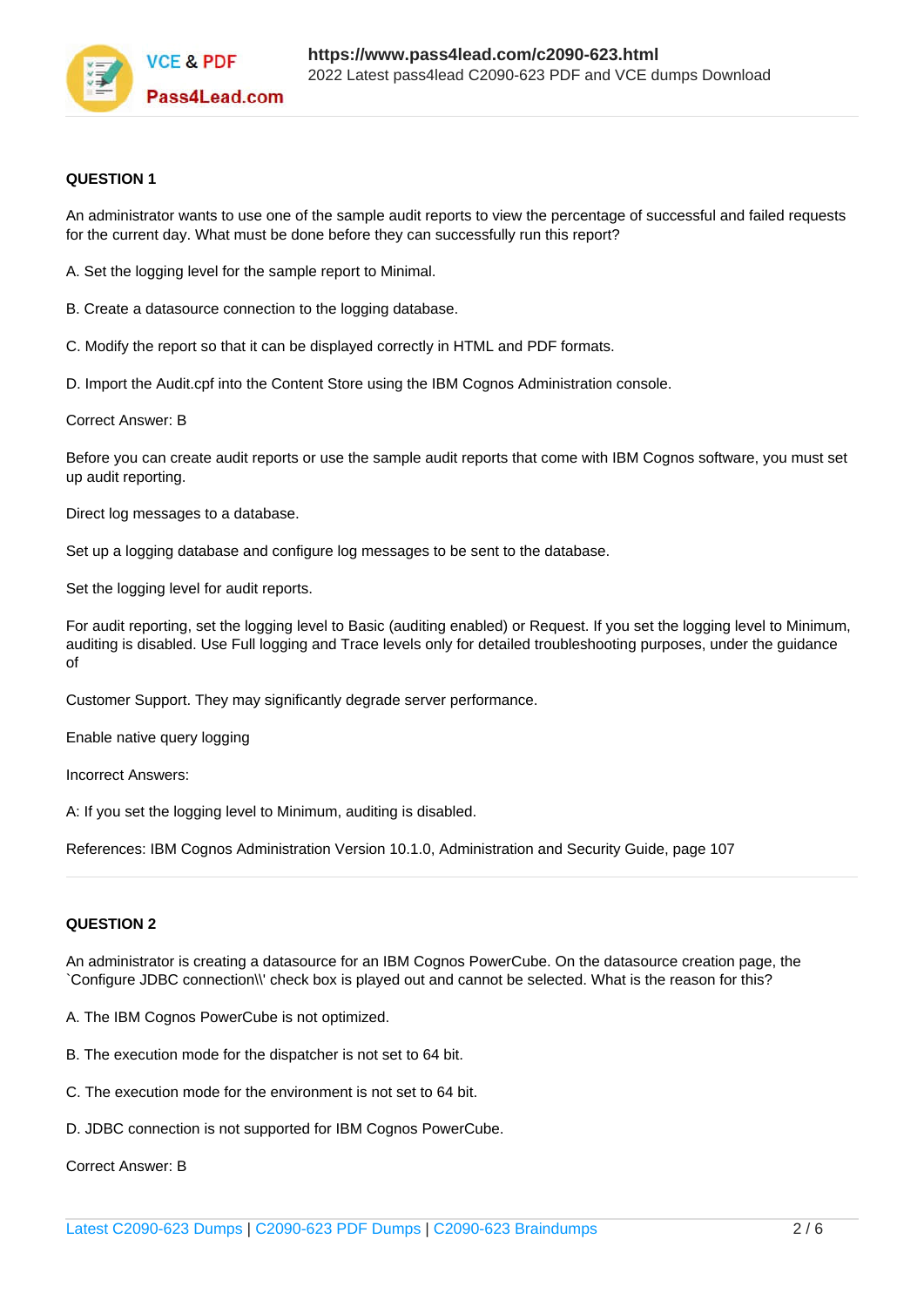

Explanaton:

#### Compatible query mode

To run reports that use the compatible query mode, you must use 32-bit data source client libraries and configure the report server to be 32-bit. The compatible query mode uses native client and ODBC connections to communicate with data

#### sources.

If the data source is 64-bit, ensure that you use the 32-bit client libraries to connect to the data source to use the compatibility query mode.

Incorrect Answers:

D: IBM Cognos PowerCube supports JDBC connections.

References: https://www.ibm.com/support/knowledgecenter/en/SSEP7J\_11.0.0/com.ibm.swg.ba.cognos.inst\_cr\_winux. doc/c\_rptconnsingle.html

### **QUESTION 3**

A CQM report successfully runs in another environment but fails in IBM Cognos Analytics. Environments are identical except for the versions.

How could the issue be identified?

- A. Perform a UDA trace.
- B. Modify the ipfserverconfig.xml.
- C. Increase the logging level of the Query service.

D. Restart the IBM Cognos Analytics service to eliminate all remaining BIBus processes.

Correct Answer: B

The method for performing a UDA trace is different in Cognos 10 to previous versions due to the removal of the Cognos Logging Console Program. This is specific to CQM datasources.

Please follow these steps:

1.

Navigate to /configuration

### 2.

Rename ipfUDAclientconfig.xml.sample it to ipfclientconfig.xml

3.

Wait 30 seconds

4.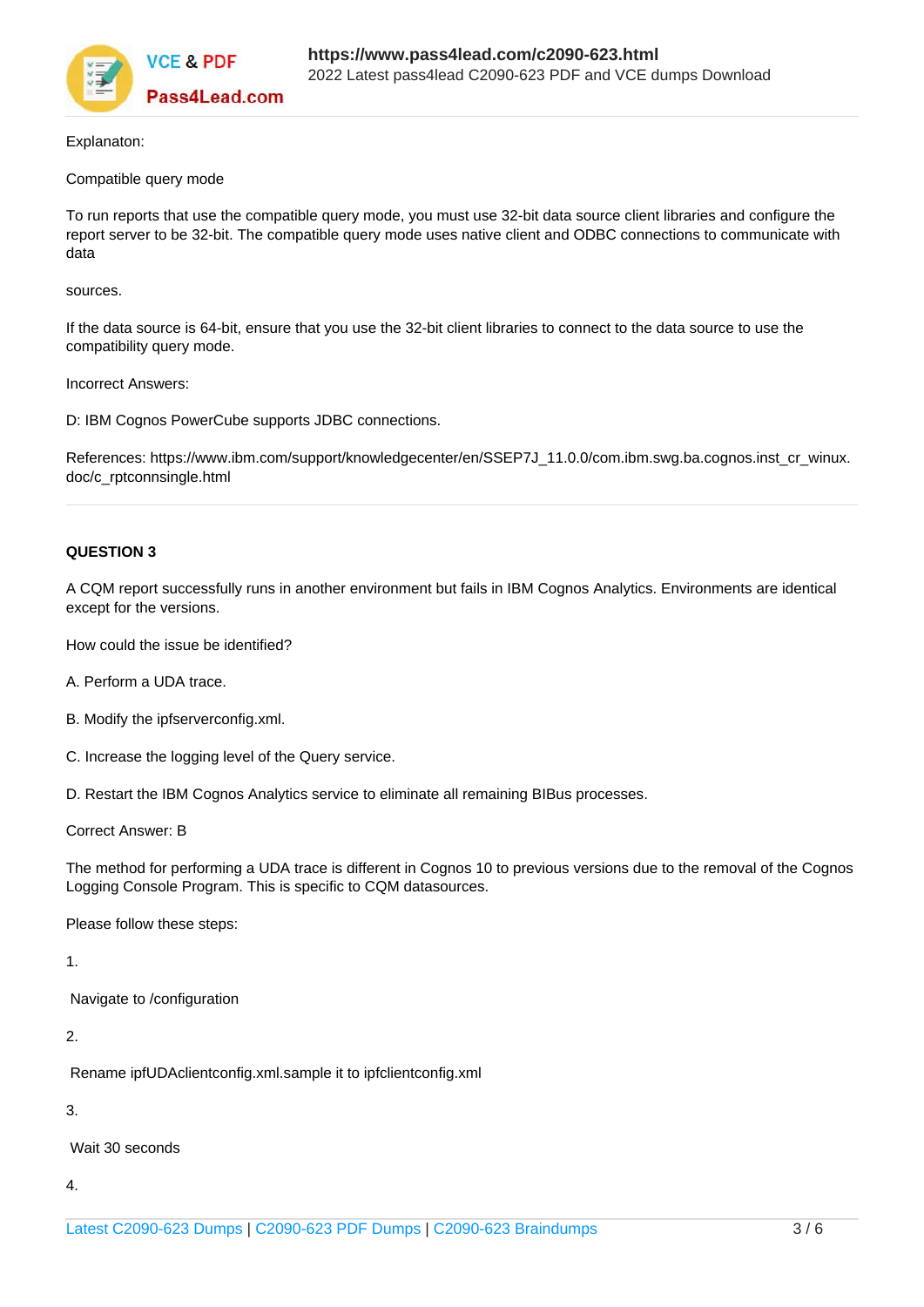

Now run any reports that you wish to use the trace on.

5.

After running the reports the trace will generate a file named "UDA\_Trace.log" within /logs. The log name and location can be changed by the user by editing the ipfclientconfig.xml file.

6.

Rename ipfclientconfig.xml to ipfUDAclientconfig.xml.sample to turn off the tracing.

This trace records all database activity so should be turned off as soon as the possible.

References: http://www-01.ibm.com/support/docview.wss?uid=swg21620597

## **QUESTION 4**

An administrator is performing tasks in the IBM Cognos Administration console. Which task can be performed on the Status > System page?

A. Enable and disable schedules to control resource utilization in the system.

B. Monitor upcoming activities, such as reports and jobs, to identify potential impact on system resources.

C. Stop and start individual services under the control of a dispatcher, such as the BatchReportService service.

D. Configure datasource connections so that reports can execute, query the datasource, and return a result set.

Correct Answer: B

The area: System, dispatcher, server, and service administration: is used to monitor system performance using system metrics and administer servers.

References: https://www.ibm.com/support/knowledgecenter/SSMR4U\_10.1.0/com.ibm.swg.ba.cognos.ug\_cra.10.1.1.do c/c\_administrationtools.html

#### **QUESTION 5**

An administrator needs to setup security for a newly installed environment. Which of the following is a valid step?

- A. Remove the default authentication provider.
- B. Enable anonymous access for selected users, groups, or roles.

C. Delete the Everyone group to limit access to the environment for selected users, groups, and roles.

D. Add trusted users, groups, or roles to the System Administrators role, and then remove the Everyone group from the role.

Correct Answer: D

You may not want all users that exist in an authentication source to have access to IBM Cognos software. To secure IBM Cognos software, configure the product so that only users who belong to a specific group or role in your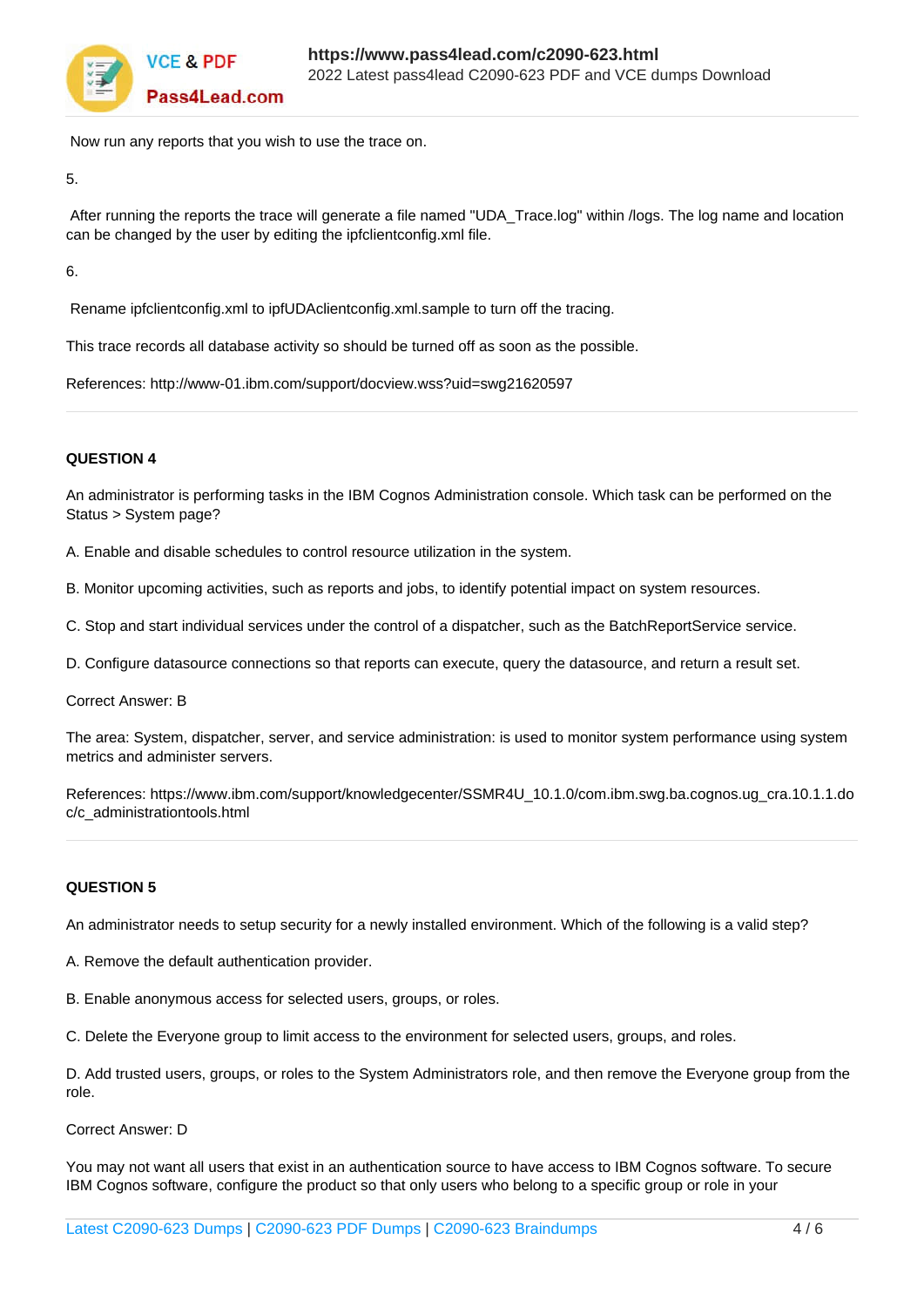

authentication

source, or in the Cognos namespace, are allowed access.

We recommend using the Cognos namespace because it contains preconfigured groups and roles that help you to secure IBM Cognos software quickly. One of the preconfigured groups is Everyone.

By default, the group Everyone belongs to several built-in groups and roles in the Cognos namespace.

If you decide to use the Cognos namespace, you must remove the Everyone group from all built-in groups and roles and replace it with groups, roles, or users authorized to access IBM Cognos software.

References: IBM Cognos Administration Version 10.1.0, Administration and Security Guide, page 64

[Latest C2090-623 Dumps](https://www.pass4lead.com/c2090-623.html) [C2090-623 PDF Dumps](https://www.pass4lead.com/c2090-623.html) [C2090-623 Braindumps](https://www.pass4lead.com/c2090-623.html)